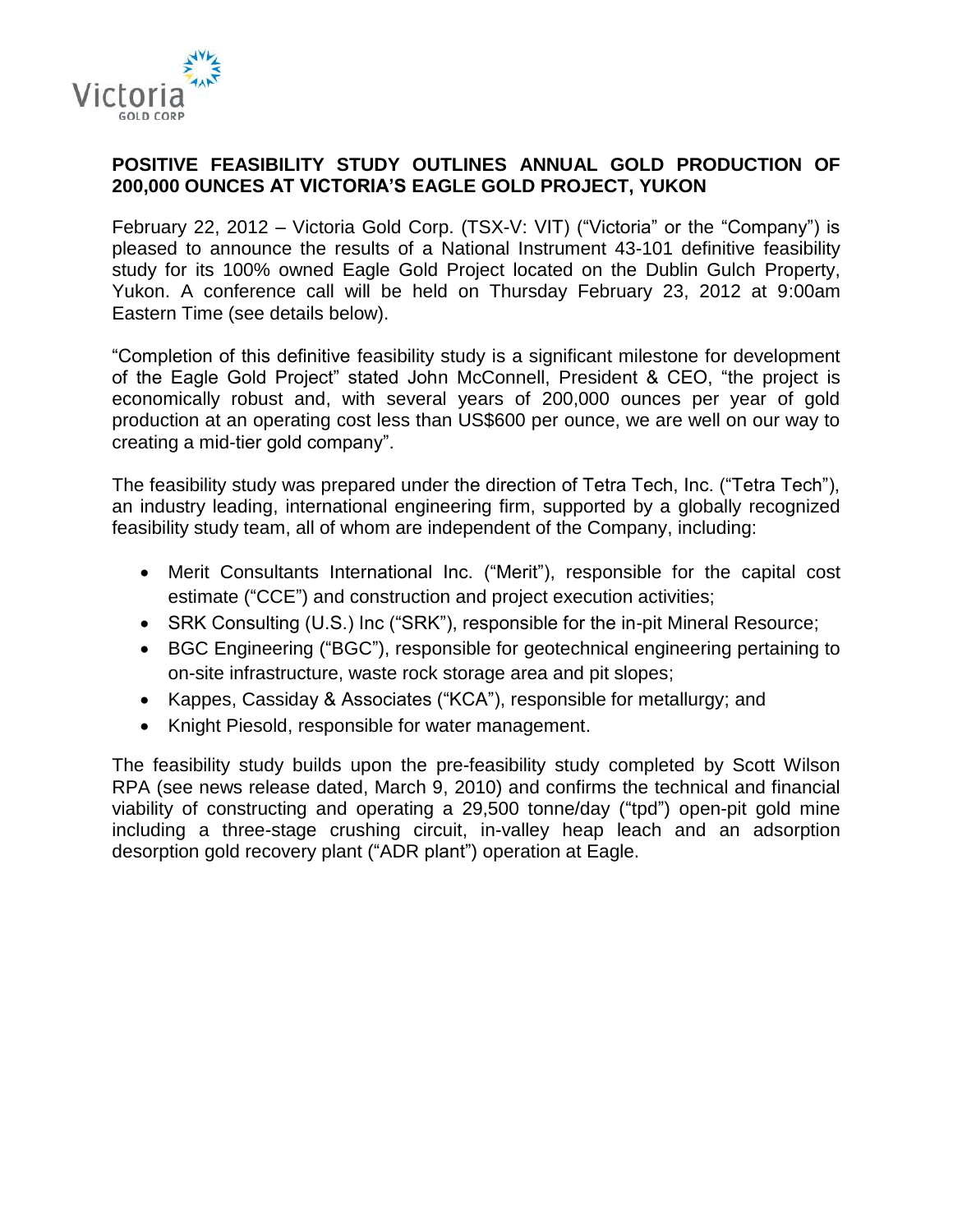

| <b>Highlights of the Feasibility Study</b><br>(all amounts in Canadian dollars unless otherwise stated) |               |
|---------------------------------------------------------------------------------------------------------|---------------|
| Probable Gold Reserves (oz)                                                                             | 2,300,768     |
| Average annual gold production (oz, first 5 years)                                                      | 212,000       |
| Average annualized gold production (oz, LOM)                                                            | 192,000       |
| Initial capital expenditure                                                                             | \$382,799,000 |
| Capitalized pre-stripping for mining operations                                                         | \$16,941,000  |
| Operating costs (\$ per tonne processed, first 5 years)                                                 | \$11.95       |
| Operating costs (\$ per tonne processed, LOM)                                                           | \$12.21       |
| Operating cost per ounce (\$US/oz, first 5 years)                                                       | \$542         |

First production is targeted for Q4 2014 following a two year construction phase beginning in 2012. Probable Mineral Reserves of 91.6 million tonnes of ore grading 0.78 grams per tonne (g/t) result in 2.3 million contained ounces of gold. Life of mine ("LOM") payable gold production is 1.7 million ounces. Initial capital costs are estimated to be \$382.8 million including contingency, excluding working capital of \$31.2 million and prestripping of \$16.9 million.

### **In-Pit Mineral Resources**

SRK estimated an in-pit gold Resource for the purpose of mine planning using Inverse Distance Squared at a cut-off grade of 0.2 g/t constrained within a US\$1,500/oz pit optimization shell. A total of 22,439 assay intervals with gold assays in 183 drill holes were used to define a wireframe with assays capped at 13.0 g/t Au. The capped gold assays were composited into 3 m intervals from the top of the drillhole with breaks at the wireframe boundary. Composite intervals less than 0.5 m in length were added to the composite immediately above. A block model with a cell size of 15 m x 15 m x 7.5 m was used for the grade estimation.

#### **Mineral Reserves**

Probable Mineral Reserves are the economically minable portions of the Indicated in-pit Mineral Resources as demonstrated by this feasibility study.

| <b>Eagle Mineral Reserves</b> |                  |       |                       |  |
|-------------------------------|------------------|-------|-----------------------|--|
| <b>Classification</b>         | Ore              | Gold  | <b>Contained Gold</b> |  |
|                               | $(000's$ tonnes) | (g/t) | (oz)                  |  |
| Proven                        |                  |       |                       |  |
| Probable                      | 91,594           | 0.78  | 2,300,768             |  |
| <b>Proven &amp; Probable</b>  | 91,594           | 0.78  | 2,300,768             |  |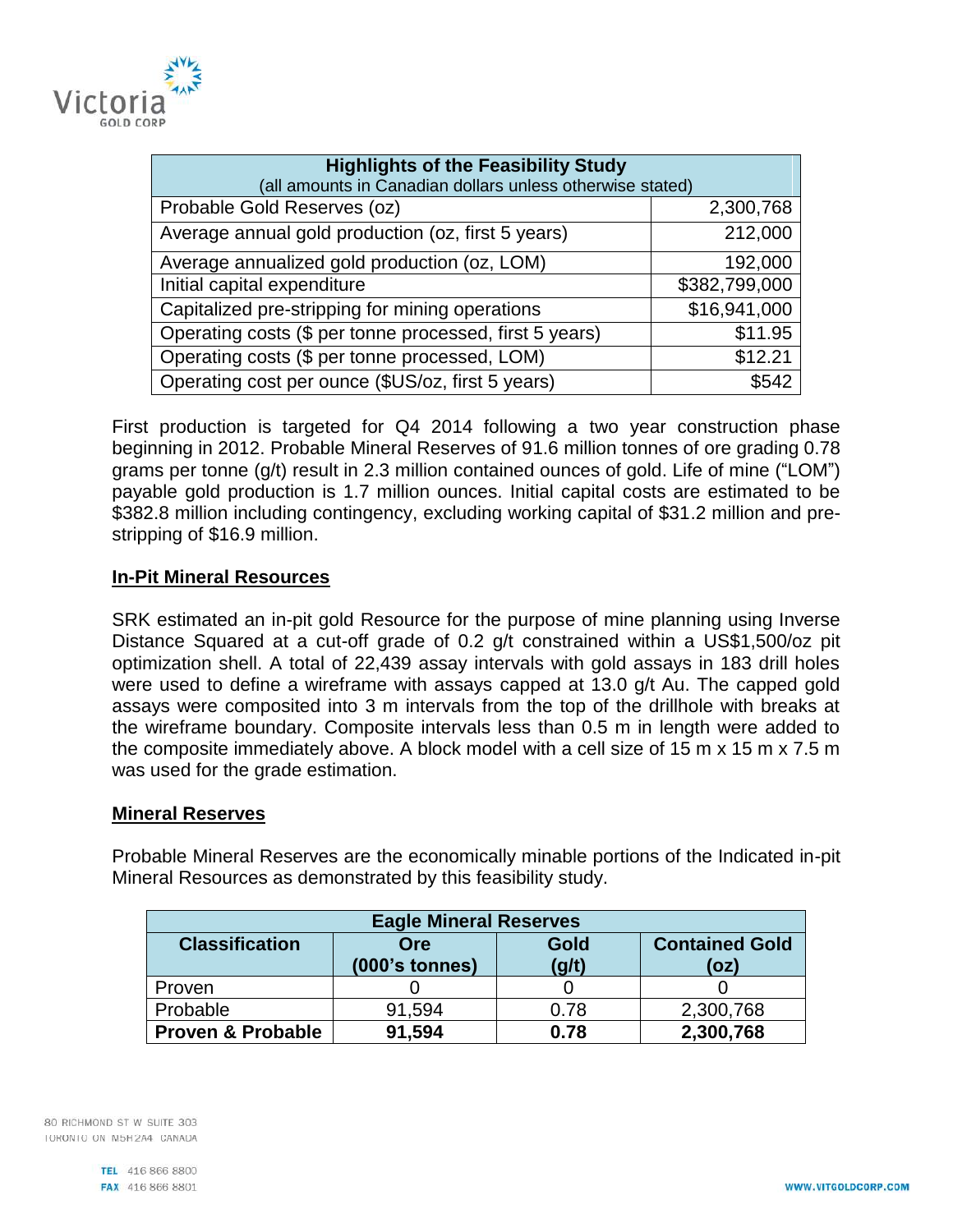

## **Mining**

Eagle is an open pit mine and will operate as a drill, blast, shovel and haul operation with a nominal rate of 29,500 tpd ore and mine life of 9 years. Ore will be hauled to the first stage crushing unit located toward the north east side of the pit. Total ore to be mined and processed is 91.6 million tonnes grading 0.78 g/t for a total contained 2.3 million ounces gold. Grades are significantly higher in the initial 3 years and include 21.6 million tonnes of ore grading 0.94 g/t, significantly accelerating cash flows in the first few years of operations.

Waste rock will be hauled to one of two waste rock storage areas immediately to the south and north of the open pit respectively. Waste rock storage will be managed to allow for future pit expansion. The ratio of waste to ore is favourable at 1.45 to 1 and total waste material is 132.4 million tonnes.

### **Processing**

Ore will be hauled from the open-pit to the primary crusher at a nominal rate of 29,500 tpd. Following the primary crusher, the ore will be conveyed through a secondary and tertiary crushing circuit to a final crush size of 6.3 mm and conveyed to an in-valley heap leach pad. Ore will be stacked in 10m lifts using grasshopper conveyors and leached for 150 days. The pregnant solution, laden with gold once leaching is complete, will be pumped to an ADR plant where gold will be stripped from the solution and poured into doré bars. Life of mine recovery is estimated at 72.6% with significantly higher recovery in the initial three years as a result of greater oxidation of ore in the upper portion of the pit.

#### **Infrastructure**

The project is well supported by local infrastructure. Eagle is accessed via an existing year round road connecting to the Silver Trail Highway. Grid power currently runs along the highway and Victoria has a letter of intent in place with the Yukon Energy Corp to support grid power via a spur line to be constructed along the existing access road. A sizable gravel airstrip is located in Mayo approximately 85km by road from the project site. An existing construction ready 100-person camp is currently operational at site. All mine site infrastructure to be built for Eagle is located within a few kilometers of the open pit.

#### **Capital Costs**

The initial capital cost for Eagle is estimated (in Q1 2012 dollars) at CAD\$382.8 million with an accuracy of 15%, includes contingency of \$38.2 million and excludes \$16.9 million in pre-stripping for mining operations. The contingency allowance was calculated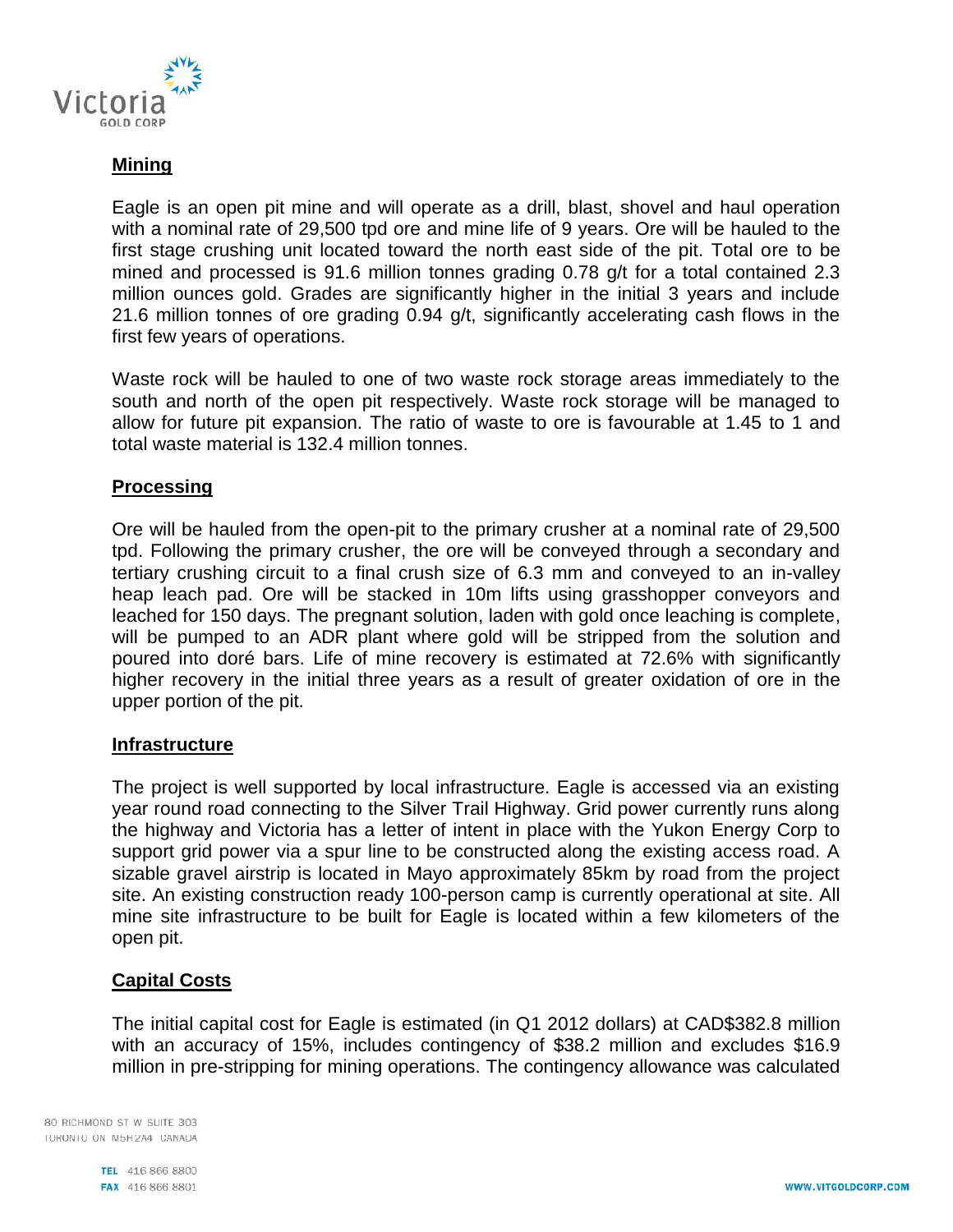

based on assessed risk factors for each of the major capital cost categories. Direct costs include the mining fleet, crushers, heap leach, processing plant, power, water management systems, infrastructure, communications and temporary construction camp. Indirect costs include initial fills, spares, commissioning and start-up, engineering and procurement, construction management and freight and logistics.

Life of mine sustaining capital costs are estimated at \$132.9 million and closure costs (net of salvage value) are \$64.2 million.

### **Initial Capital Cost Estimate**

| <b>Initial Capital Cost Estimate</b><br>(all amounts in Canadian dollars unless otherwise stated) |                  |  |  |
|---------------------------------------------------------------------------------------------------|------------------|--|--|
| Mining                                                                                            | 36,266,000       |  |  |
| <b>Site General</b>                                                                               | \$<br>33,522,000 |  |  |
| <b>Process</b>                                                                                    | 96,399,000<br>\$ |  |  |
| Ancillaries                                                                                       | \$<br>21,153,000 |  |  |
| <b>Power Supply &amp; Distribution</b>                                                            | 11,113,000<br>\$ |  |  |
| <b>Water Management</b>                                                                           | \$<br>5,085,000  |  |  |
| Heap Leach Pad                                                                                    | \$<br>63,833,000 |  |  |
| <b>Owner's Costs</b>                                                                              | \$<br>8,913,000  |  |  |
| <b>Indirect Costs</b>                                                                             | \$<br>68,277,000 |  |  |
| Contingency                                                                                       | \$<br>38,238,000 |  |  |
| Indirects, Owner's<br>Directs,<br>Total<br>Costs.<br>and<br>Contingency                           | \$382,799,000    |  |  |

- excluding \$16.9 million pre-stripping for mining operations

80 RICHMOND ST W SUITE 303 TORONTO ON M5H 2A4 CANADA

> TEL 416 866 8800 FAX 416 866 8801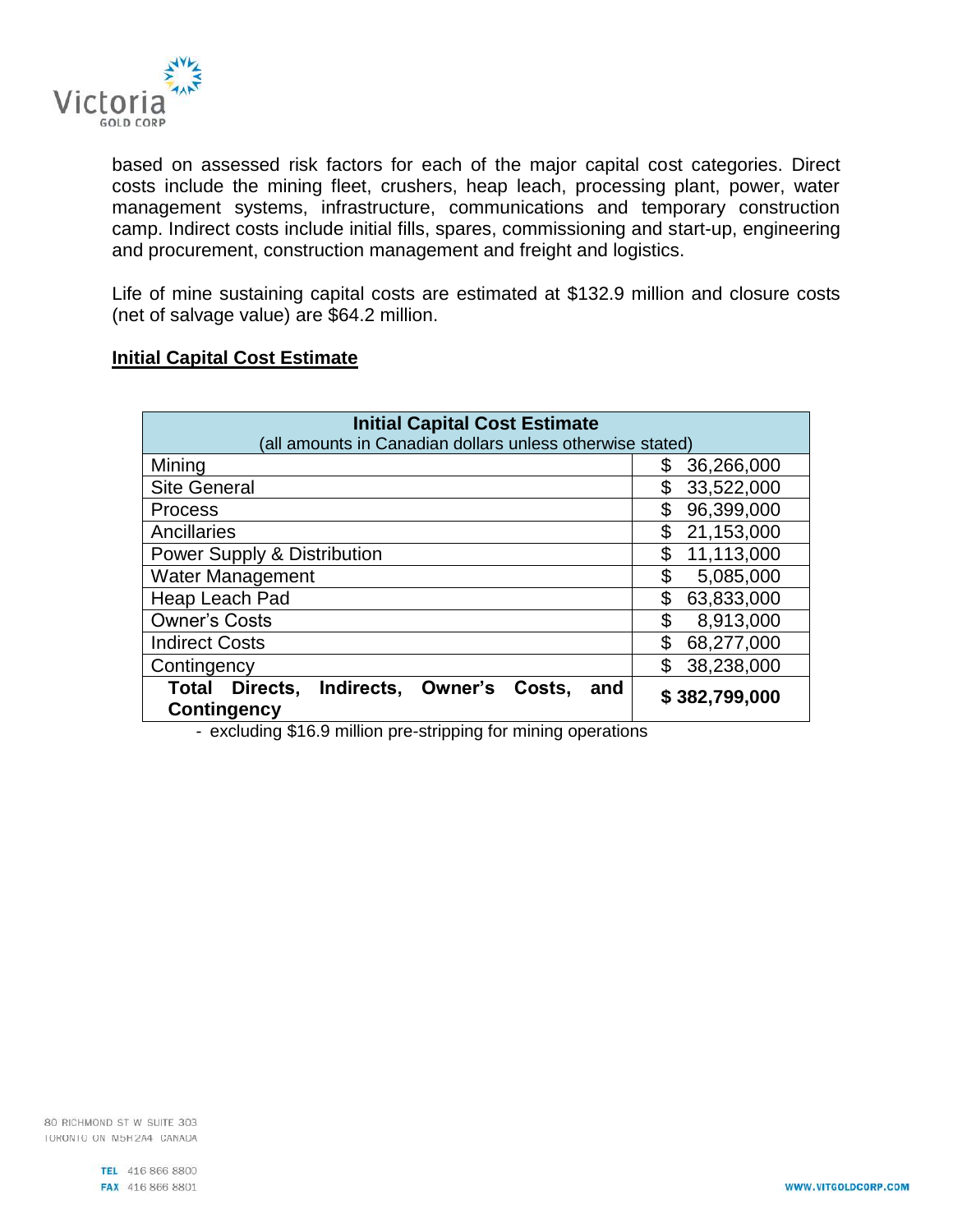

# **Operating Costs**

LOM site operating costs, are CAD\$12.21 per tonne processed, as summarized below:

| Year                       | Tonnes<br><b>Leached</b><br>(000's) | <b>Average</b><br>Grade<br>$(g/t \text{ Au})$ | <b>Gold</b><br><b>Produced</b><br>(oz) | <b>Cost</b><br>(\$CAD per<br>tonne | <b>Operating</b><br><b>Cost</b><br>(\$USD |
|----------------------------|-------------------------------------|-----------------------------------------------|----------------------------------------|------------------------------------|-------------------------------------------|
|                            |                                     |                                               |                                        | leached)                           | per oz)                                   |
| 2014                       | 1,284                               | 0.89                                          | 23,719                                 | \$<br>12.64                        | \$<br>629                                 |
| 2015                       | 9,720                               | 0.93                                          | 207,132                                | \$<br>12.84                        | \$<br>554                                 |
| 2016                       | 10,607                              | 0.96                                          | 233,119                                | \$<br>11.28                        | \$<br>472                                 |
| 2017                       | 10,544                              | 0.89                                          | 215,040                                | \$<br>11.63                        | $\mathfrak{L}$<br>525                     |
| 2018                       | 10,589                              | 0.80                                          | 201,180                                | \$<br>11.92                        | \$<br>577                                 |
| 2019                       | 10,634                              | 0.78                                          | 202,216                                | \$<br>12.08                        | \$<br>584                                 |
| 2020                       | 10,647                              | 0.78                                          | 190,141                                | \$<br>11.34                        | \$<br>584                                 |
| 2021                       | 10,654                              | 0.63                                          | 153,346                                | \$<br>11.47                        | \$<br>733                                 |
| 2022                       | 10,302                              | 0.59                                          | 136,377                                | \$<br>11.71                        | \$<br>814                                 |
| 2023                       | 6,613                               | 0.58                                          | 88,558                                 | \$<br>11.41                        | \$<br>784                                 |
| 2024                       |                                     |                                               | 17,924                                 |                                    |                                           |
| 2025                       |                                     |                                               | 3,745                                  |                                    |                                           |
| <b>Total or</b><br>Average | 91,594                              | 0.78                                          | 1,672,496                              | \$<br>12.21                        | \$<br>615                                 |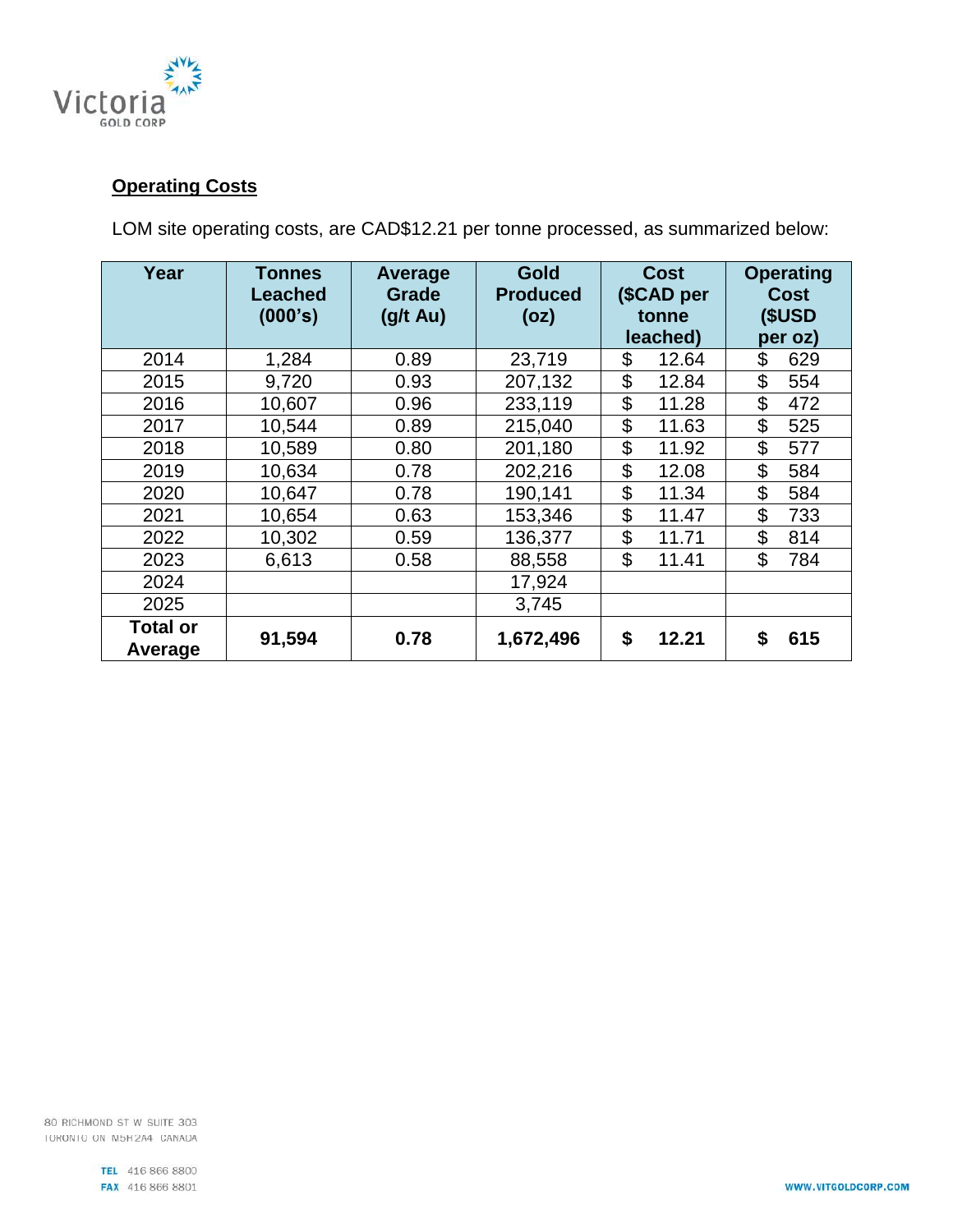

### **Financial Analysis**

Base case: consensus based long-term gold price US\$1,325/ounce gold and US\$/CAD\$ exchange rate of \$0.92:

- Net Present Value (NPV) at 5% is **\$380.8 million**, pre-tax
- NPV at 8% is **\$273.1 million**, pre-tax
- Internal Rate of Return (IRR) is **24.1%**
- Payback is **3.1 years**

| <b>Gold Price</b><br>(SUSD) | <b>FOREX</b><br>(CAD/US) | <b>PRE-TAX</b><br><b>IRR (%)</b> | <b>PRE-TAX</b><br><b>NPV, 5%,</b><br>(CAD M\$) | <b>Pay Back</b><br>(yrs) |
|-----------------------------|--------------------------|----------------------------------|------------------------------------------------|--------------------------|
| 1,200                       | 0.92                     | 17.2%                            | 224                                            | 3.7                      |
| 1,325                       | 0.92                     | 24.1%                            | 381                                            | 3.1                      |
| 1,400                       | 0.92                     | 27.8%                            | 475                                            | 2.8                      |
| 1,600                       | 0.92                     | 36.9%                            | 726                                            | 2.3                      |
| 1,800                       | 0.92                     | 45.1%                            | 976                                            | 1.9                      |
| 2,000                       | 0.92                     | 52.8%                            | 1,227                                          | 1.7                      |

### **Aspects Not Included in This Study**

There are numerous initiatives currently underway which may further enhance project economics, including:

- undertaking an expansion study SRK has been engaged to look at the possibility of expanding the Eagle Gold project to a second heap leach pad and, if viable, increase throughput to run two pads concurrently;
- undertaking an equipment trade-off study to investigate used equipment and equipment leasing arrangements;
- conversion of Inferred Mineral Resources to Indicated Mineral Resources, particularly at depth, to increase reserve potential and decrease waste;
- increase recovery potential of ore in weathered sediments through further metallurgical testing;
- further refinement of water management and water treatment to reduce potential closure costs; and
- further investigation of process stacking plan and leach solution application to accelerate gold recovery.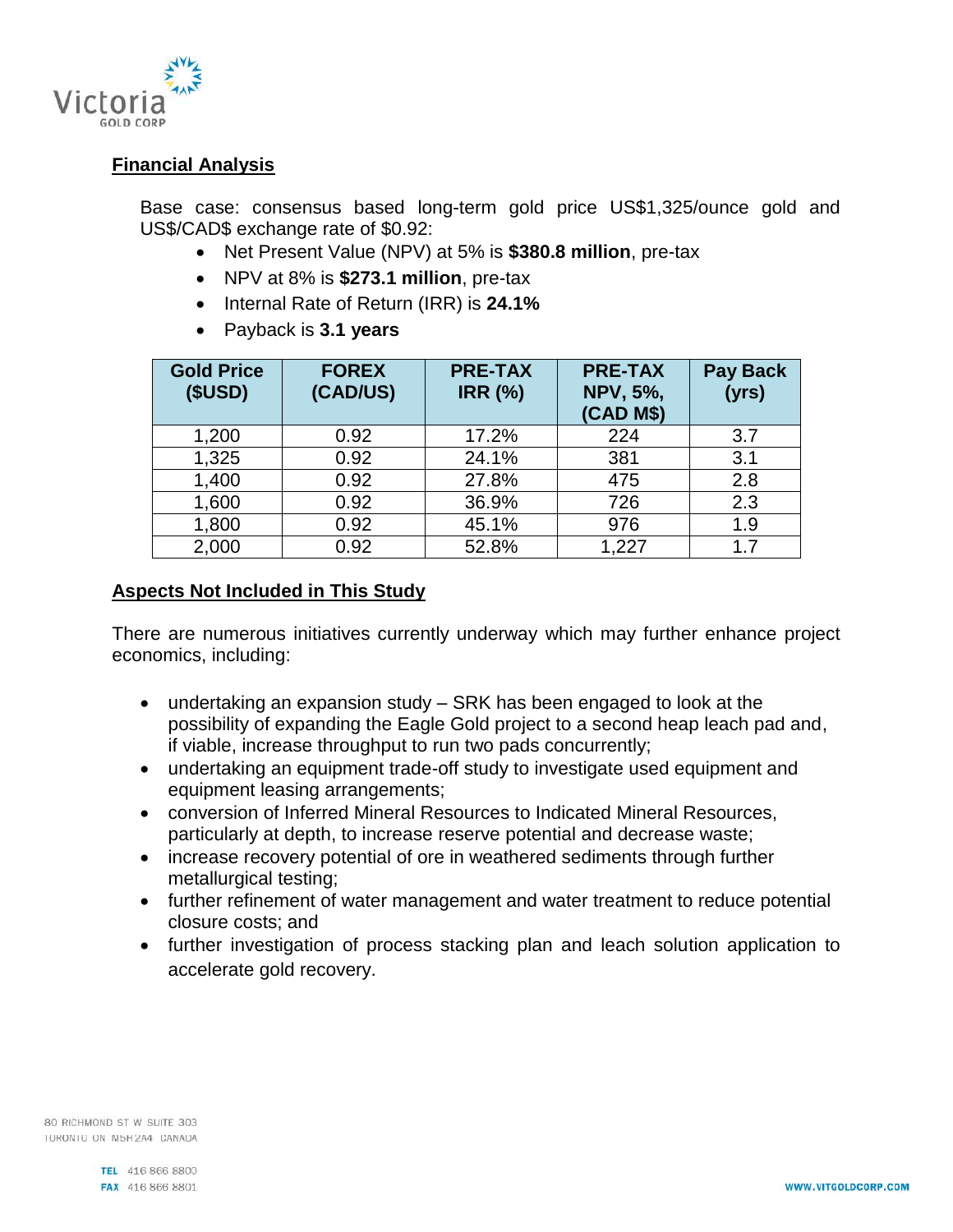

## **Permitting**

Permitting of Eagle remains on track and we anticipate completing the environmental assessment process and receiving a Quartz Mining License to allow for non-water related construction in the second half of 2012. Receipt of a Water License is expected in 2013.

#### **Development Schedule**

Construction of the Eagle Gold Project is anticipated to begin in the second half of 2012 and finish in late 2014 with initial production also beginning late 2014. We believe there are opportunities to further improve the schedule and will be examining this in greater detail in advance of project construction.

#### **Conference Call Details**

A conference call to discuss these matters will be held at 09:00 am EST on February 23, 2012. Investors are invited to participate by connecting to the call using the following dial-in number:

Participant dial-in numbers: 416-695-7806 / 888-789-9572 Participant pass code: 5136770

A replay of the conference call will be available until March 1, 2012 by calling 905-694- 9451 / 800-408-3053 and entering pass code 6256287. An mp3 will also be available for download on our website.

#### **About Eagle**

Victoria's 100% owned Dublin Gulch gold property is situated in central Yukon Territory, Canada, approximately 375 kilometers north of the capital city of Whitehorse, and approximately 40 kilometers from the town of Mayo. The property is accessible by road year round, and is located within Yukon Energy's electrical grid. The Company has constructed a 100 person all season camp at the project site.

The property covers an area of approximately 650 square kilometers, and is the site of the Company's Eagle Gold Deposit, which has been estimated to host a NI 43-101 Compliant Mineral Resource of 222 million tonnes averaging 0.68 grams of gold per tonne, containing 4.86 million ounces of gold in the "Indicated" category, inclusive of Probable Reserves, and a further 78 million tonnes averaging 0.60 grams of gold per tonne, containing 1.49 million ounces of gold in the "Inferred" category.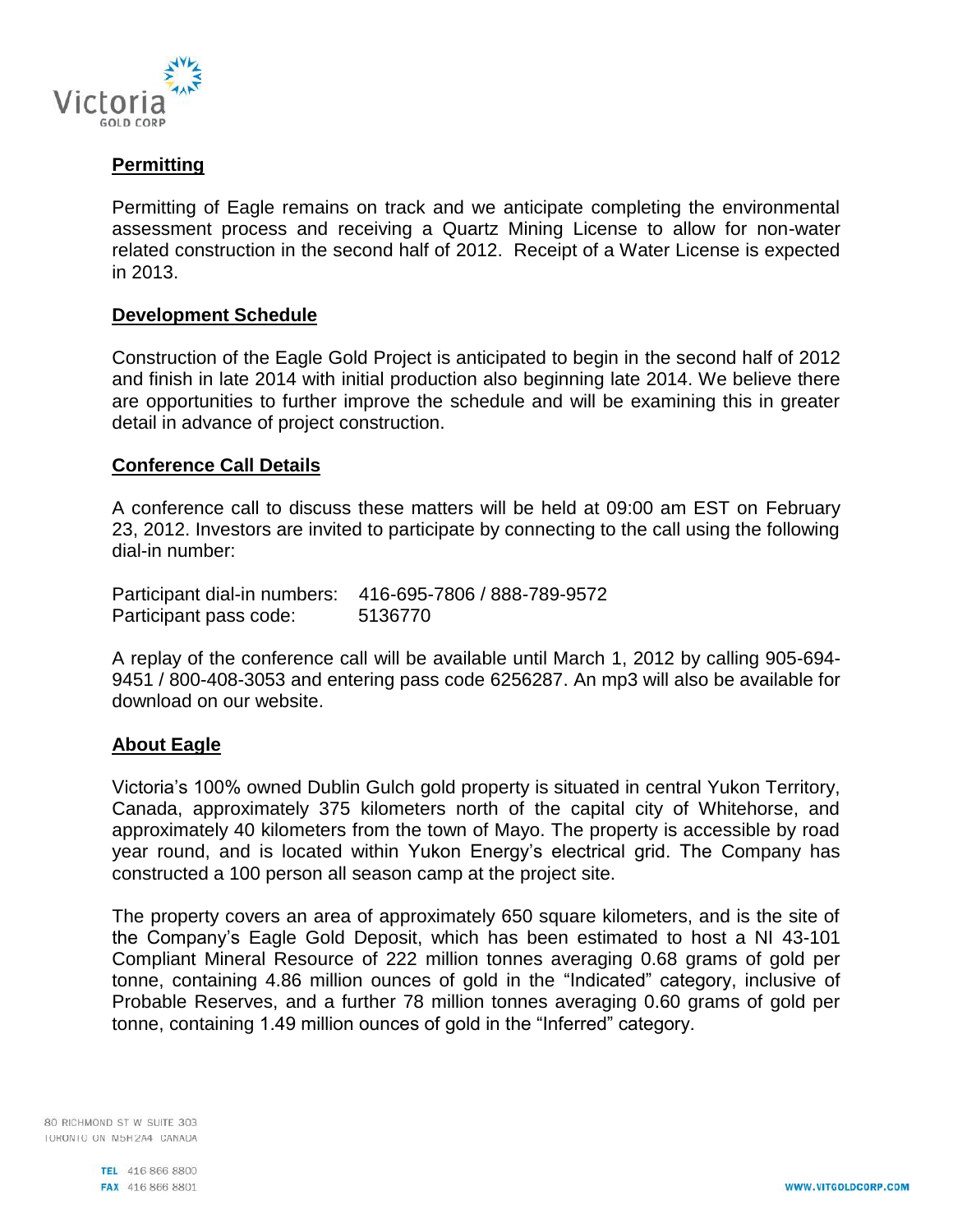

## **About Victoria**

Victoria is a high growth gold company with a focus on adding value per share through efficient exploration, project development, accretive acquisitions and effective marketing. Maintaining a low risk profile through project diversification, sound financial management, and operating in secure jurisdictions are key priorities for Victoria's management team.

#### **Qualified Persons**

In December 2010, Victoria commissioned Tetra Tech to complete the Eagle Gold Project feasibility study in accordance with NI 43-101. The initial and sustaining capital costs estimates for the Eagle Gold Project in the feasibility study were compiled and reviewed by Merit under the direction of Jay Collins, P.Eng. The scientific and technical information in this release has been reviewed and approved by Dr. Peter Guest, P.Eng., Director Engineering for Tetra Tech, and overall manager for the feasibility study. Both Mr. Collins and Dr. Guest are Independent Qualified Persons within the meaning of NI 43-101.

This release was also reviewed by Rich Eliason, Acting VP, Exploration, of Victoria. Mr. Eliason is a Non-independent Qualified Person within the meaning of NI 43-101.

Readers should refer to the feasibility study Technical Report for further details of the project development. The feasibility study Technical Report will be filed in accordance with NI 43-101 on SEDAR [\(www.sedar.com\)](http://www.sedar.com/) within the required 45 day statutory period and on the Company's website [www.vitgoldcorp.com.](http://www.vitgoldcorp.com/)

#### *Cautionary Language and Forward-Looking Statements*

*Neither the TSX Venture Exchange, nor its Regulation Services Provider accepts responsibility for the adequacy or accuracy of this release. This press release includes certain statements that may be deemed "forward-looking statements". All statements in this discussion, other than statements of historical facts, that address future exploration drilling, exploration activities, anticipated metal production, internal rate of return, estimated ore grades, commencement of production estimates and projected exploration and capital expenditures (including costs and other estimates upon which such projections are based) and events or developments that the Company expects, are forward looking statements. Although the Company believes the expectations expressed in such forward looking statements are based on reasonable assumptions, such statements are not guarantees of future performance and actual results or developments may differ materially from those in forward-looking statements. Factors that could cause actual results to differ materially from those in forward-looking statements include metal prices, exploration successes, continued availability of capital*